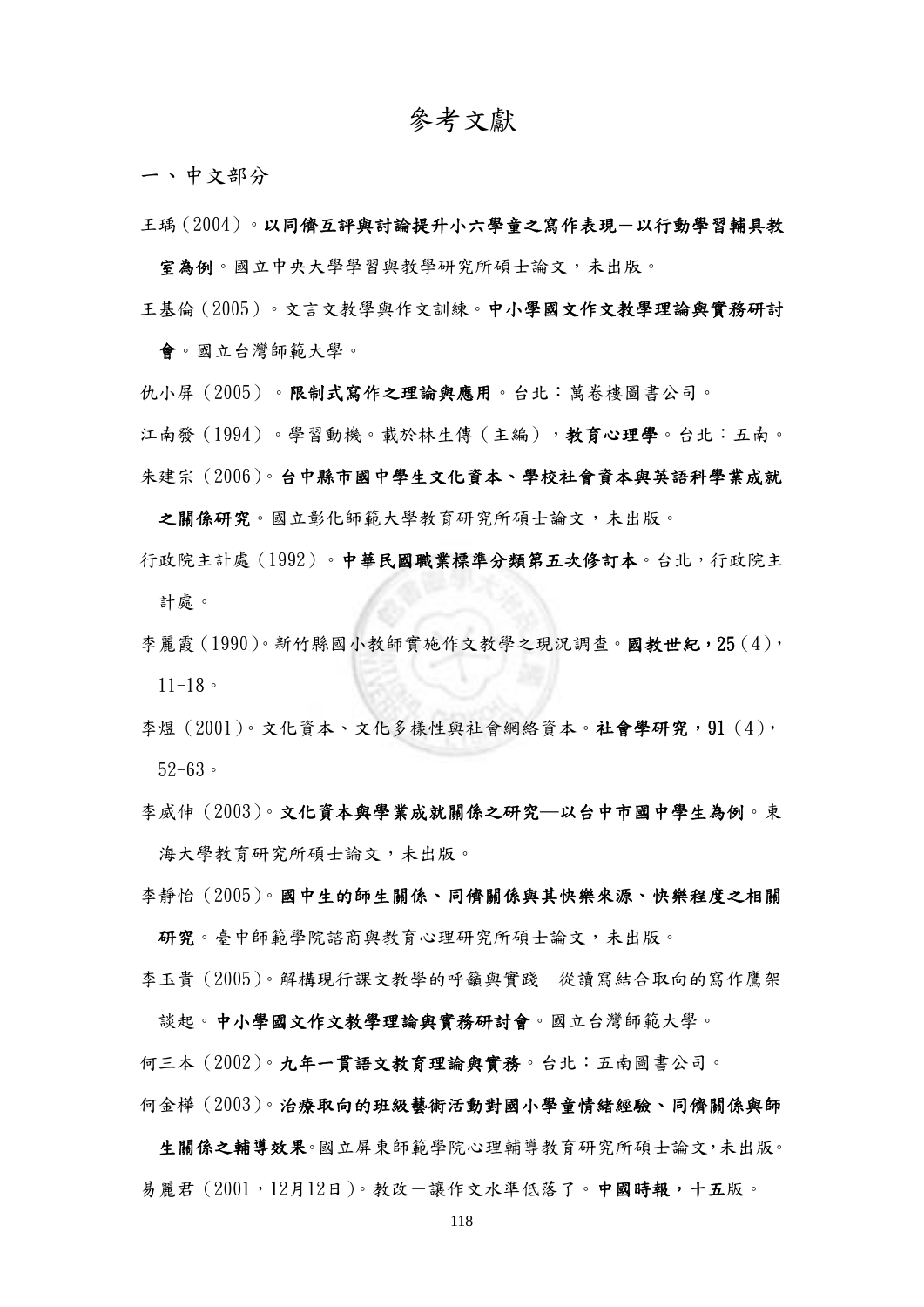周文君(2002)。「多元智能統整-合作-反省思考」寫作教學對國小學童寫作態度

與寫作表之影響。屏東師範學院國民教育研究所碩士論文,未出版。

吳錦釵(1996)。兒童寫作修改歷程與教學之研究。國立政治大學教育研究所博 士論文,未出版。

- 吳忠魁(2000)。讀說聽寫樣樣通。台北:正展出版公司。
- 吳明清(1991)。教育研究法-基本觀念與方法分析。台北:五南圖書公司。
- 吳蓉燕(2003)。文學創造力的條件與創作的歷程。國立政治大學教育研究所碩 士論文,未出版。
- 林生傳(2000)。教育社會學。高雄:巨流圖書公司。
- 林憲治(2004)。國小學童的家庭環境與閱讀態度對於寫作表現之相關研究。國 立嘉義大學國民教育研究所碩士論文,未出版。
- 洪金英(1993)。文章結構的提示與主題知識對說明文寫作表現的影響。國立政
- 治大學教育研究所碩士論文,未出版。
- 柯志忠(2000)。社會互動寫作教學方法對國小高年級學童寫作品質及寫作態度
- 影響之研究。國立嘉義大學國民教育研究所碩士論文,未出版。
- 范信賢(1997)。文化資本與學校教育:波狄爾觀點的探討。研習資訊,14(2), 70-78。
- 姜淑玲(1996)。「對話式寫作教學法」對國小學童寫作策略運用與寫作表現之

影響。國立花蓮師範學院國民教育研究所碩士論文,未出版。

施教麟(2001,2 月 12 日)。倉頡造字國中生造反。自由時報,三十四版。

施玉鵬(2002)。出生序、父母管教方式對國小高年級學生自我概念、同儕關係

與社會興趣之關係研究。國立台南師範學院教師在職進修輔導教學碩士學位班 碩士論文,未出版。

- 孫晴峰(1992)。炒一盤作文的好菜。台北:東方出版社。
- 孫清山、黃毅志(1996)。補習教育、文化資本與教育取得。台灣社會學刊,19,  $95-139$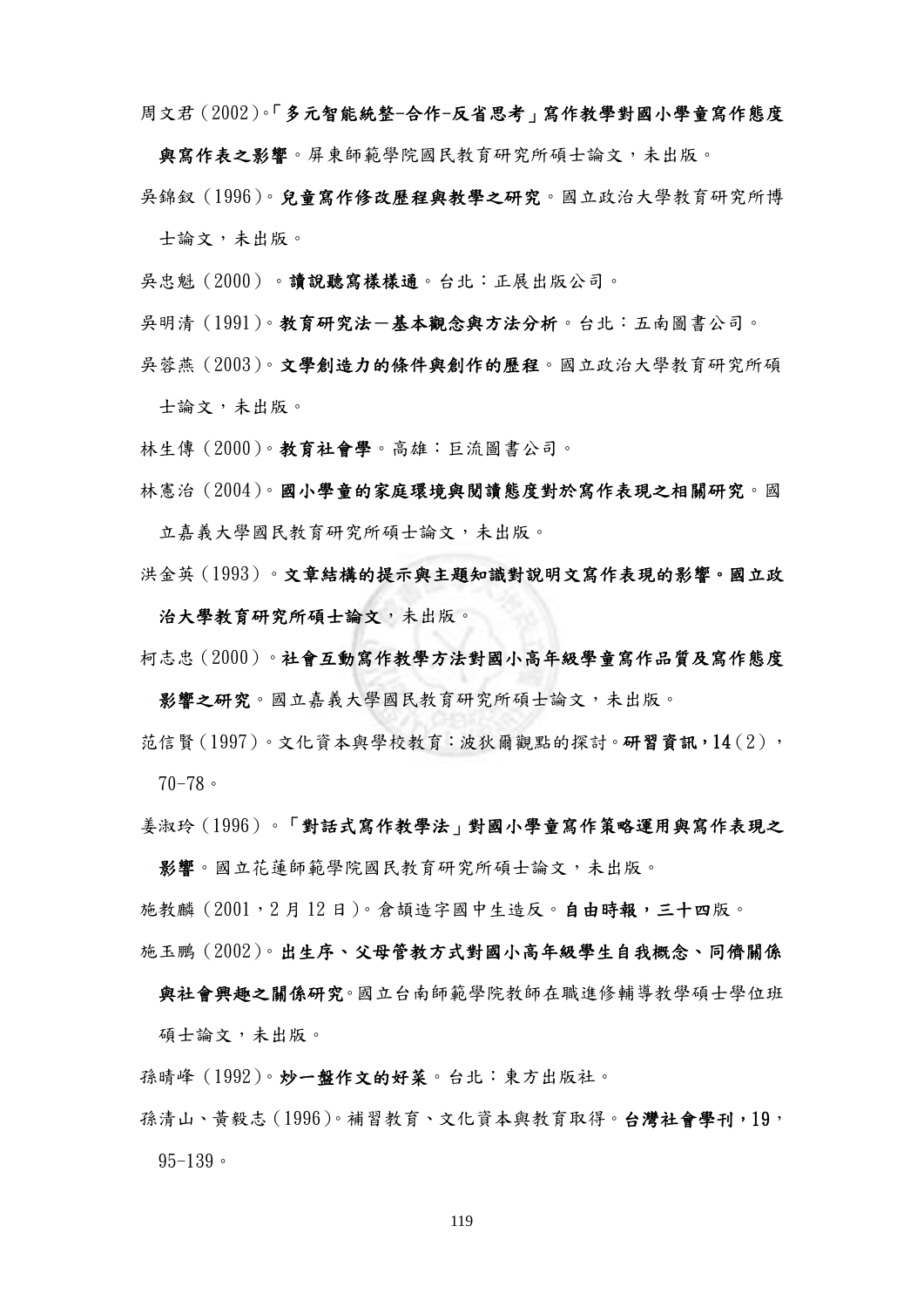高敬堯(2005)。國小學童作文學習困境探析-以台東市國小六年級為例。中小

學國文作文教學理論與實務研討會。國立台灣師範大學。

涂亞鳳(2006)。心智繪圖寫作教學法對國中生語文創造力及寫作表現影響之研

究。慈濟大學教育研究所教學碩士論文,未出版。

教育部(2001)。國民中小學九年一貫課程暫行綱要。台北:教育部。

教育部(2006)。96 年國民中學學生寫作測驗問與答。台北:教育部。

許家芬(2004)。國小四年級學童寫作能力與創造力之相關研究。台中師範學院

教育測驗統計研究所碩士論文,未出版。

章五奇(2005)。國小中高年級作文教學問題之探討。中小學國文作文教學理論 與實務研討會。國立台灣師範大學。

陳文琪(2001)。全語言教學對國小五年級學童批判思考、寫作表現和學習內發

動機的影響。屏東師範學院國民教育研究所碩士論文,未出版。

陳玉秋(2004)。語文課程與教學論。桂林:廣西師範大學出版社。

陳宜貞(2003)。「創造思考教學法」應用於國小六年級作文課程的教學研究。台 中師範學院語文教育學系碩士論文,未出版。

陳昭儀(1995)。傑出作家創作歷程之探析。特殊教育研究學刊,29,295-312。

陳盈璇(1998)。富作過程及技巧之研究。輔仁大學西班牙語文學系碩士論文, 未出版。

陳淑敏(1998)。從社會互動看皮亞傑與維高斯基的理論及其對幼教之啟示。幼 教天地,15,167-183。

陳雲珠(2004)。合作學習寫作教學對國小三年級學童寫作表現及態度影響之研

究。國立台北師範學院課程與教學研究所碩士論文,未出版。

陳鳳如(1993)。活動式寫作教學法對國小學童寫作表現與寫作歷程之實驗效果

研究。國立台北師範大學教育心理與輔導研究所碩士論文,未出版。

陳滿銘(2005)。篇章結構學。台北:萬卷樓圖書公司。

陳靜芬(2005)。父職角色參與對國小高年級學童學業成就、同儕互動關係之研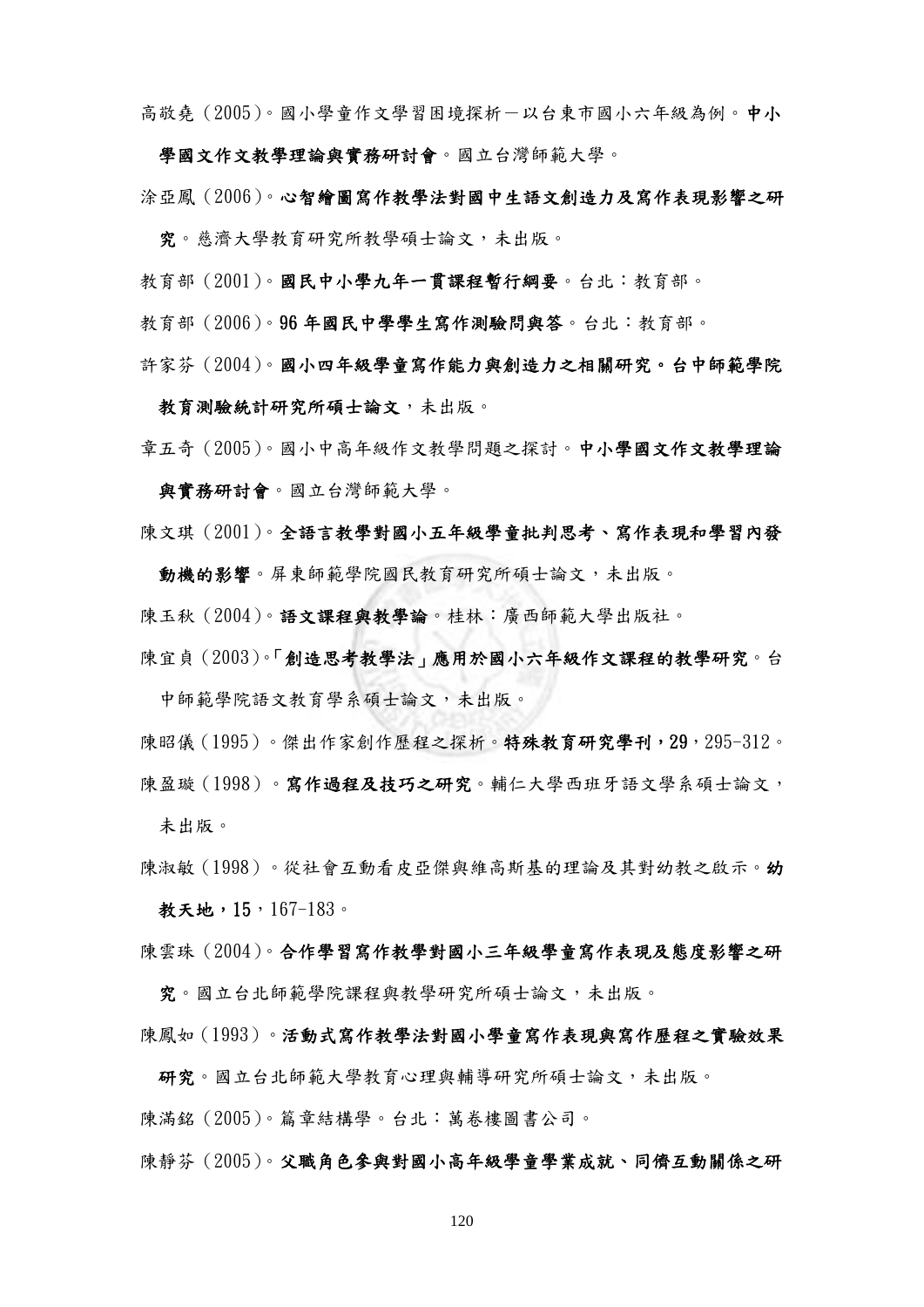究—以高雄市某國小為例。國立高雄師範大學教育研究所碩士論文,未出版。 陳愛敬(2006)。國中基測寫作測驗大挑戰。台南:光田出版社。 陳嘉英、陳智弘(2006)。由六級分看國中寫作與教學。國文天地,21(9),75-82。 郭鶴鳴(2005)。中學作文教學的「經」與「權」。中小學國文作文教學理論與實

務研討會。國立台灣師範大學。

黃淑玲(1995)。國民小學學生人際關係、學業成就與自我觀念相關之研究。國

立高雄師範大學教育研究所碩士論文,未出版。

- 黃毅志(2000)。文化資本、社會網路與階級認同、階級界限。國立政治大學社 會學報,30,1-42。
- 張正仁(2005)。合作學習對國小六年級學生國語文學習成效與同儕互動影響之 研究。屏東科技大學技術及職業教育研究所碩士論文,未出版。
- 張新仁(1992)。寫作教學研究。高雄:復文出版社。
- 張新仁主編(2005)。學習與教學新趨勢。台北:心理出版社。
- 張春興(1996、1999)。教育心理學。台北:東華出版社。
- 張怡婷(2003)。個人認知風格、班級閱讀環境與國小高年級學童閱讀行為之相
	- 關研究。屏東師範學院國民教育研究所碩士論文,未出版。

張正仁(2005)。合作學習對國小六年級學生國語文學習成效與同儕互動影響之

- 研究。屏東科技大學技術與職業教育研究所碩士論文,未出版。
- 曾慧禎(2002)。國小六年級學童在寫作歷程中後設認知行為之研究。屏東師範 學院國民教育研究所碩士論文,未出版。
- 詹志禹(2003)。課程創新與教師的自我創化一系統演化的觀點。教育資料集刊,  $28, 145-167$
- 詹志禹(2004)。臺灣發明家的內在動機、思考取向及環境機會-演化論的觀點。 教育與心理研究,27(4),775-806。
- 楊智先(2000)。教師工作動機、選擇壓力、社會互動與創造力之關係。國立政 治大學教育研究所碩士論文,未出版。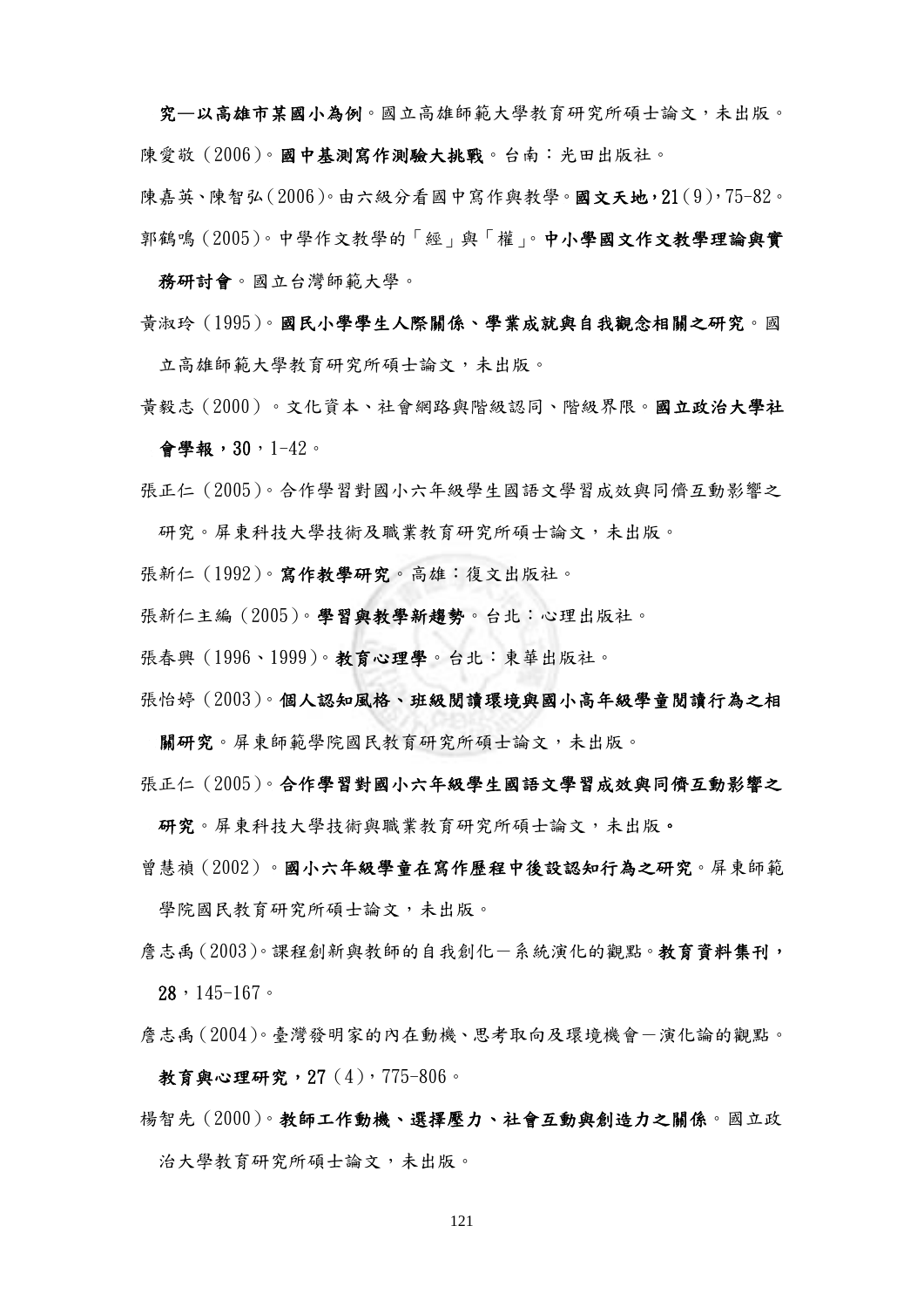楊錦雲(2004)。國中學生父母管教態度、同儕互動與解釋風格關係之研究。國 立彰化師範大學輔導與諮商研究所碩士論文,未出版。

趙鏡中(2001)。語文學習領域的探究與省思。收錄於九年一貫 SMART 教師增能 自修手冊。台北:國立教育研究院籌備處。

- 廖昭永(2003)。合作學習對國小學童寫作創造力成效之研究。國立嘉義大學國 民教育研究所,未出版。
- 廖慧宜(2006)。學校賦予學生文化資本及社會資本之研究。國立新竹教育大學 教育研究所碩士論文,未出版。

廖玉蕙(2007,1 月 19 日)。語文小教室》多角度的思考。聯合報,E7 版。

鄭博真(1995)。寫作修改教學策略對國小學生寫作修改表現、寫作修改能力、 寫作品質和寫作態度之影響研究。國立台南師範學院國民教育研究所碩士論

文,未出版。

- 鄭博真(1996)。台南市國民小學國語科作文教學現況調查研究。國語文教育通 訊,  $10, 42-60$ 。
- 鄭博真(2003)。中小學生寫作修改教學之探討。國教輔導,42(5),24-29。 蔡銘津(1995)。文章結構分析策略教學對增進學童閱讀理解與寫作成效之研究。

國立高雄師範大學教育研究所博士論文,未出版。

蔡銘津(2002)。寫作構思歷程的認知及其在寫作教學上的涵意。國教之友,566, 15-26。

蔡毓智(2002)。學習資產對學業成績之影響─以台北市國三學生基本學力測驗

成績為例。國立政治大學社會學系碩士論文,未出版。

謝美英(1998)。青少年同儕關係與倫理。訓育研究,37(3),55-60。

顏裕峰(1993)。國中生的社會興趣與同儕人際關係之相關研究。國立彰化師範

大學輔導研究所碩士論文,未出版。

譚達士(1975)。作文教學方法革新。南投:台灣省教育廳。

羅秋昭(1996)。國小語文科教材教法。台北:五南圖書出版有限公司。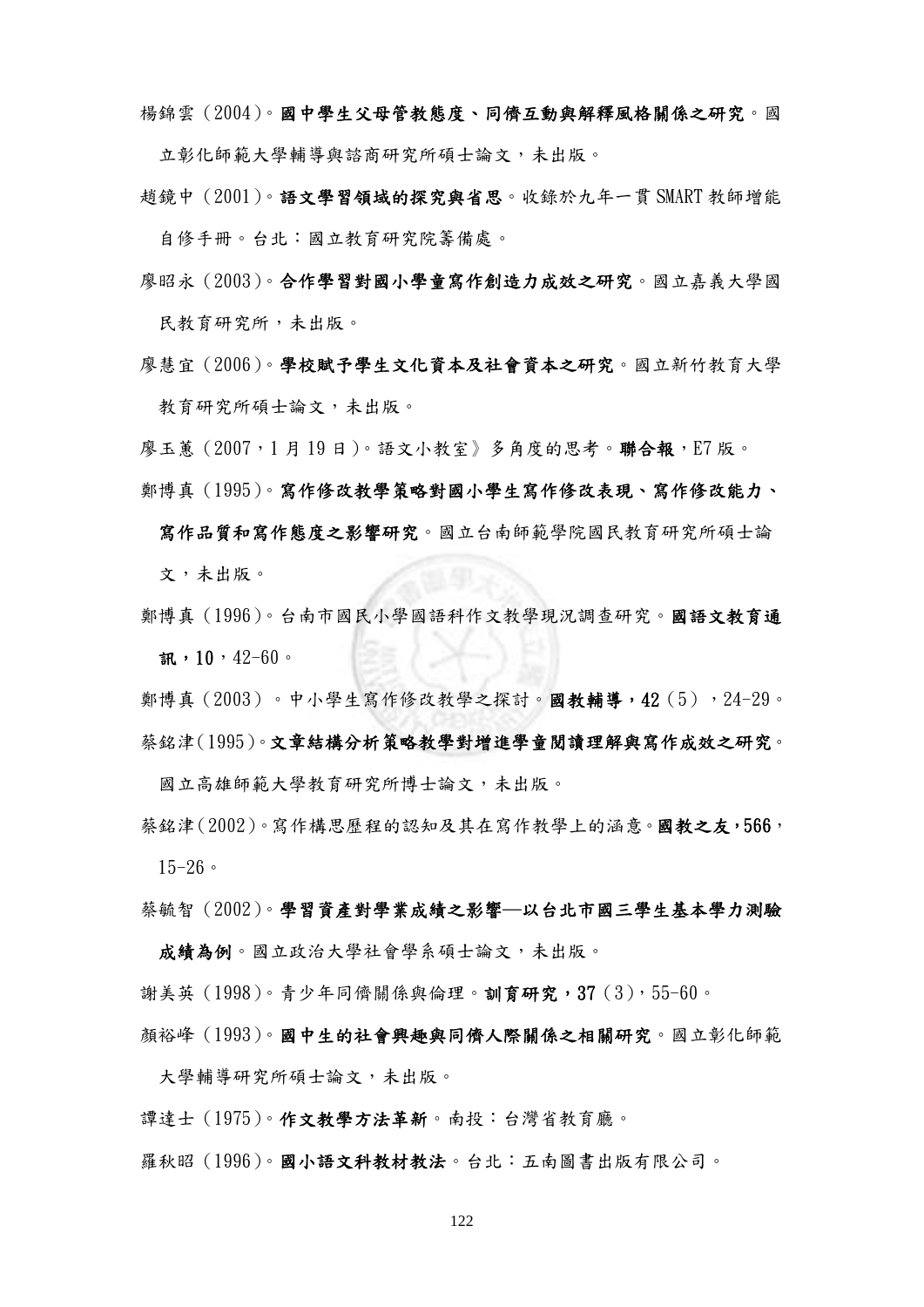羅青松(2002)。對外漢語寫作教學研究。北京:中國社會科學出版社。 羅品欣(2004)。國小學童的家庭結構、親子互動關係、情緒智力與同儕互動關 係之研究。國立台灣師範大學教育心理與輔導研究所碩士論文,未出版

二、西文部份

- Amabile, T. M. (1985). Motivation and creativity: Effects of motivational orientation on creative writers. Journal of Personality and Social Psychology, 48 (2), 393-399.
- Amabile, T. M. (1993). Motivational synergy: Toward new conceptualizations of intrinsic and extrinsic motivation in the workplace. Human Resource Management Review, 3, 185-201.
- Amabile, T. M. (1994). The work preference inventory: Assessing intrinsic and extrinsic motivational orientations. Journal of Personality and Social Psychology, 66 (5), 950-967.
- Blain, S(2001). Study of verbal peer feedback on the improvement of the quality of writing and the transfer of knowledge in francophone Students in Grade 4 living in a minority situation in Canada. Language, Culture and Curriculum, 14(2), 156-170.
- Bourdieu, P. (1977). Cultural Capital and Social Reproduction. Beverly Hills: Califi. Sage.
- Bourdieu, P. (1986). The form of capital. In J. G. Richardson (Ed.), Handbook of theory and research for the sociology of education. New York: Green Wood Press.
- Bourdieu, P., & Passeron, J. C. (1990). Reproduction in Education, Society and Culture. Beverly Hills: Califi. Sage.

Butler, S. J., & Bently, T. R. (1988).Writing as a collaborative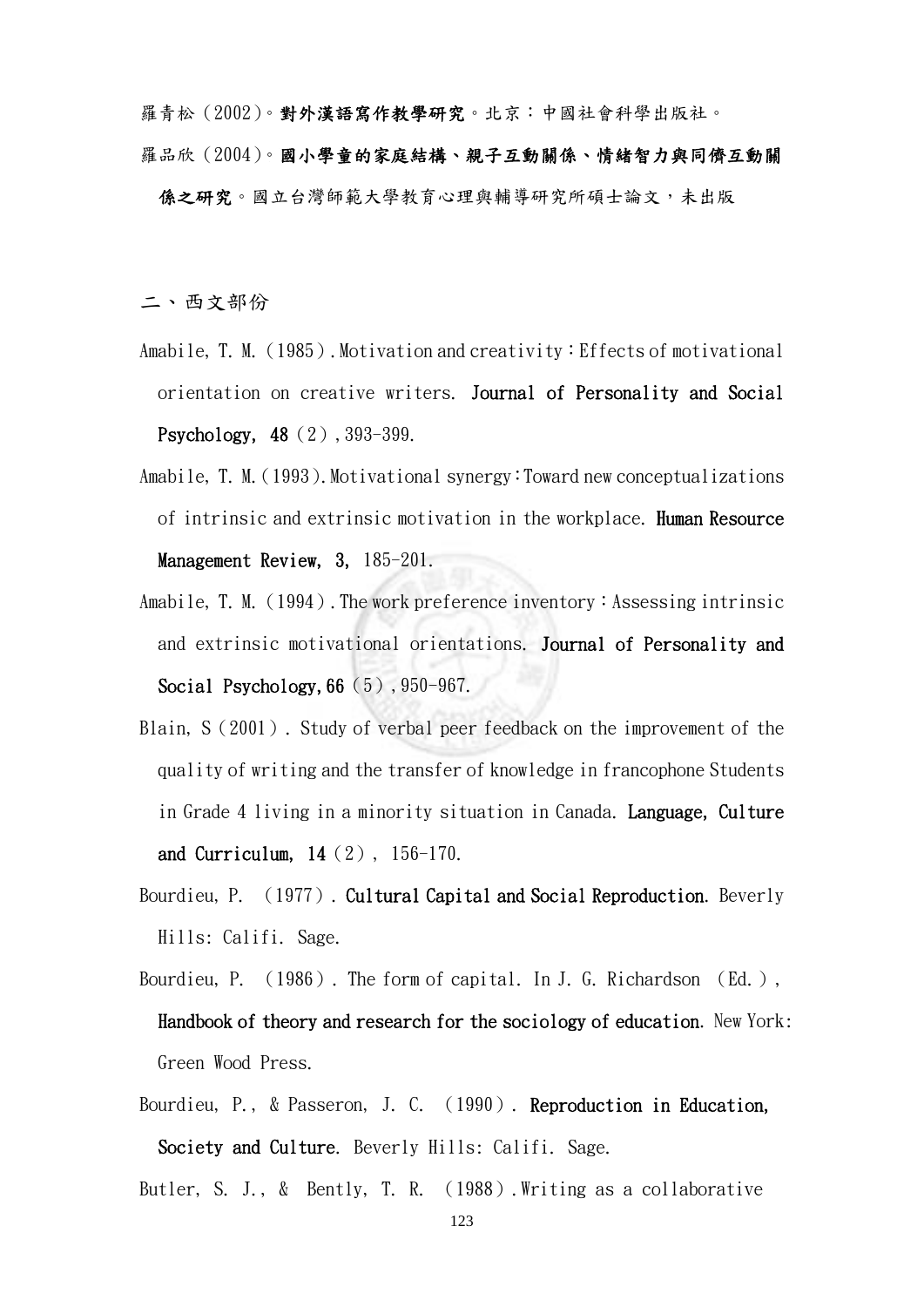activity: lessons from the lifewriting class. (Eric Document Reproduction Service, No. ED 316863)

- Campbell, D. T.(1960). Blind variation and selective retention in creative thought as in other knowledge processes. Psychological Review, 67(6),380-400.
- Cohen, A. D. (1994). Assessment language ability in the classroom (2) nd.Ed).Heinle & Heinle Publishers.
- Collins, M. A. , & Amabile, T. M.(1999).Motivation and creativity. In R. J. Sternberg (Ed.), Handbook of creativity. United Kingdom: Cambridge University Press.
- Collins, S. J., & Bissell, K. L.(2002).Student self-efficacy in a media writing course. Journalism & Mass Communication Educator,  $56(4)$ , 19-36.
- Codling, R. M., Gambrell, L. B., Kennedy, A., Palmer, B. M., & Graham, M. (1996). The teacher, the text, and the context: factors that influence elementary students' motivation to write (No.59). National Reading Research Center University of Georgia and Maryland Research Report.
- Csikszentmihalyi(1999)。創造力(杜明城譯)。台北:時報出版社。(原著出 版於 1999 年)
- Eitle, T. M., & Eitle, D. J. (2002). Race, cultural capital, and the educational effects of participation in sports. Sociology of Education, 75, 123-146.
- Erickson, B. H. (1996). Culture, Class, and Connections. American Journal of Sociology, 102(1),217-251.
- Gambrell, L. B.(1996). Creating classroom cultures that foster reading motivation. The Reading Teacher,  $50(1)$ ,  $14-25$ .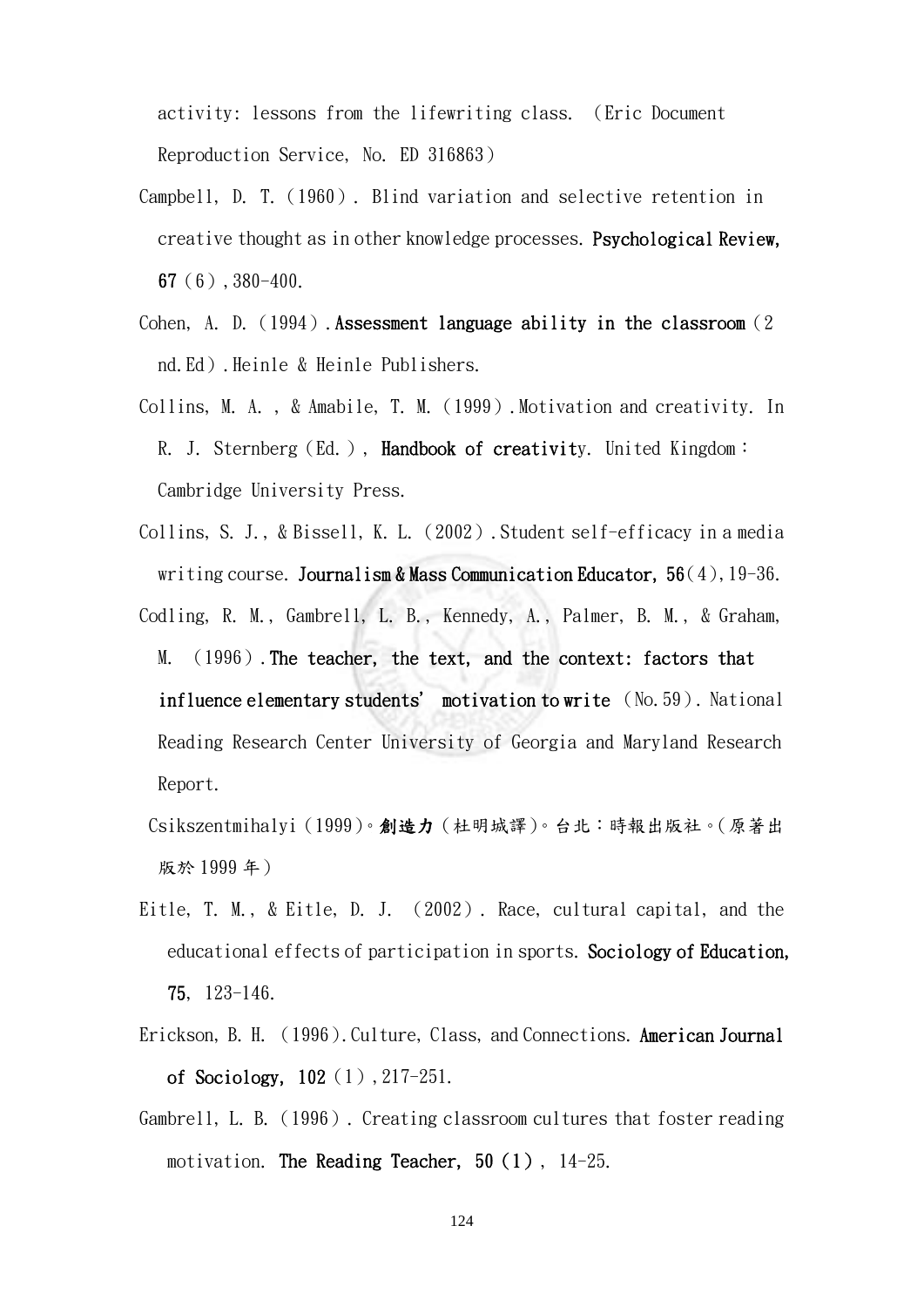- Gersten, R., & Baker, S. (2001). Teaching expressive writing to students with learning disabilities:A meta-analysis. Elementary School Journal, 101, 251-272.
- Goodman, K. S. (1998)。談閱讀(洪月女譯)。台北:心理出版社。(原著 出版於1996年)
- Goodman, Y. M. (1992). The writing process The making of meaning. In Y. M. Goodman, & S. Wilde (Eds), Literacy events in a community of young writers. New York: Columbia University.
- Gottfried, A. E. (1985). Academic intrinsic motivation in elementary and junior high school students. Journal of Educational Psychology, 77, 631-645.
- Graham, S., & Weiner, B.(1996). Theory and principles of motivation. In D. C. Berliner & R. C. Calfee (Eds.), Handbook of Educational Psychology. New York: Macmillan.
- Haves, J. R., & Flower, L. S. (1986) Writing research and the writer. American Psychologist, 41 (10), 1106-1113.
- Hudelson, S.(1994). Literacy development of second language children, In Genesee, F. (Ed.), Education second language children: The whole child, the whole curriculum, the whole community. Cambridge, UK: Cambridge University Press.
- Huot, B. (1990). The Literature of Direct Writing Assessment: Major Concerns and Prevailing Trends. Review of Educational Research, 60 (2), p.237-258.
- Lam & Law (2007). The roles of instructional practices and motivation in writing performance. The Journal of Experimental Education,  $75(2)$ , p.145-164.